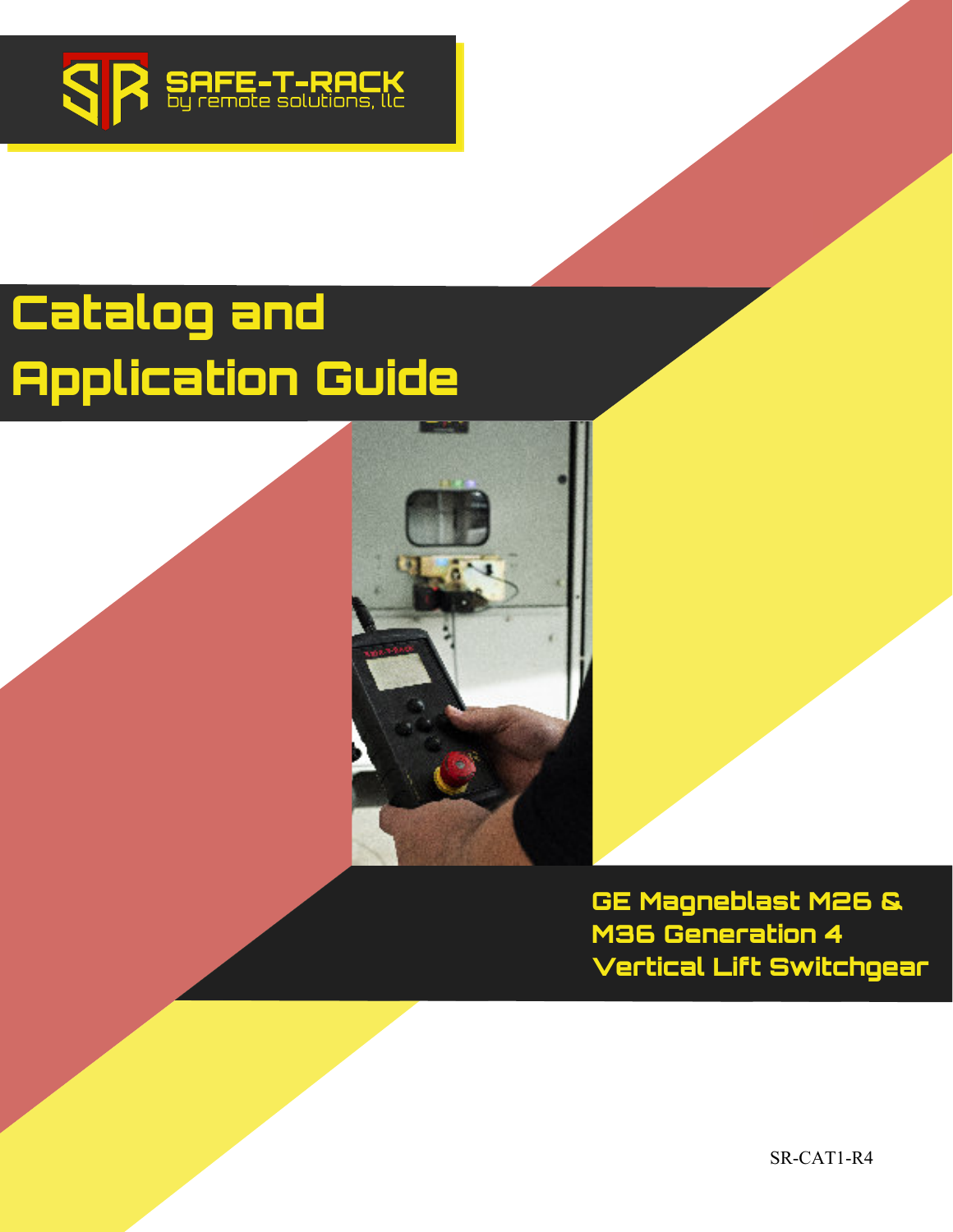### Sales, Service, and Installation

Sales, service and installation are provided by:

Remote Solutions, LLC 2475 N. Jackrabbit Avenue Tucson, AZ 85745

(520) 628-4378 sales@safe-t-rack.com

© 2019 Remote Solutions, LLC Printed: August 24, 2007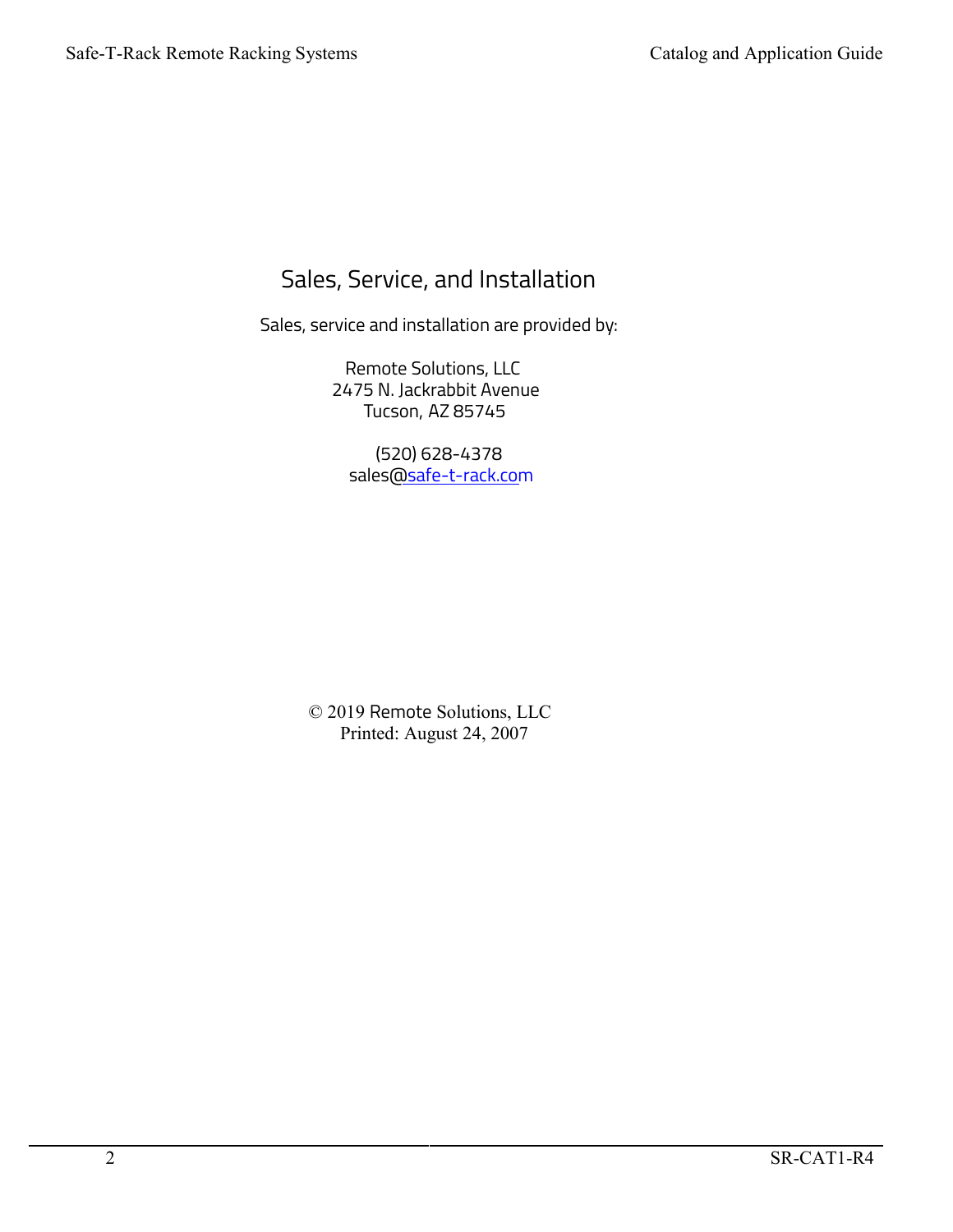### Safe-T-Rack Type SR Remote Racking System

For

### GE MagneBlast M26 & M36 Generation 4 Vertical Lift Switchgear Catalog & Application Guide

#### Table of Contents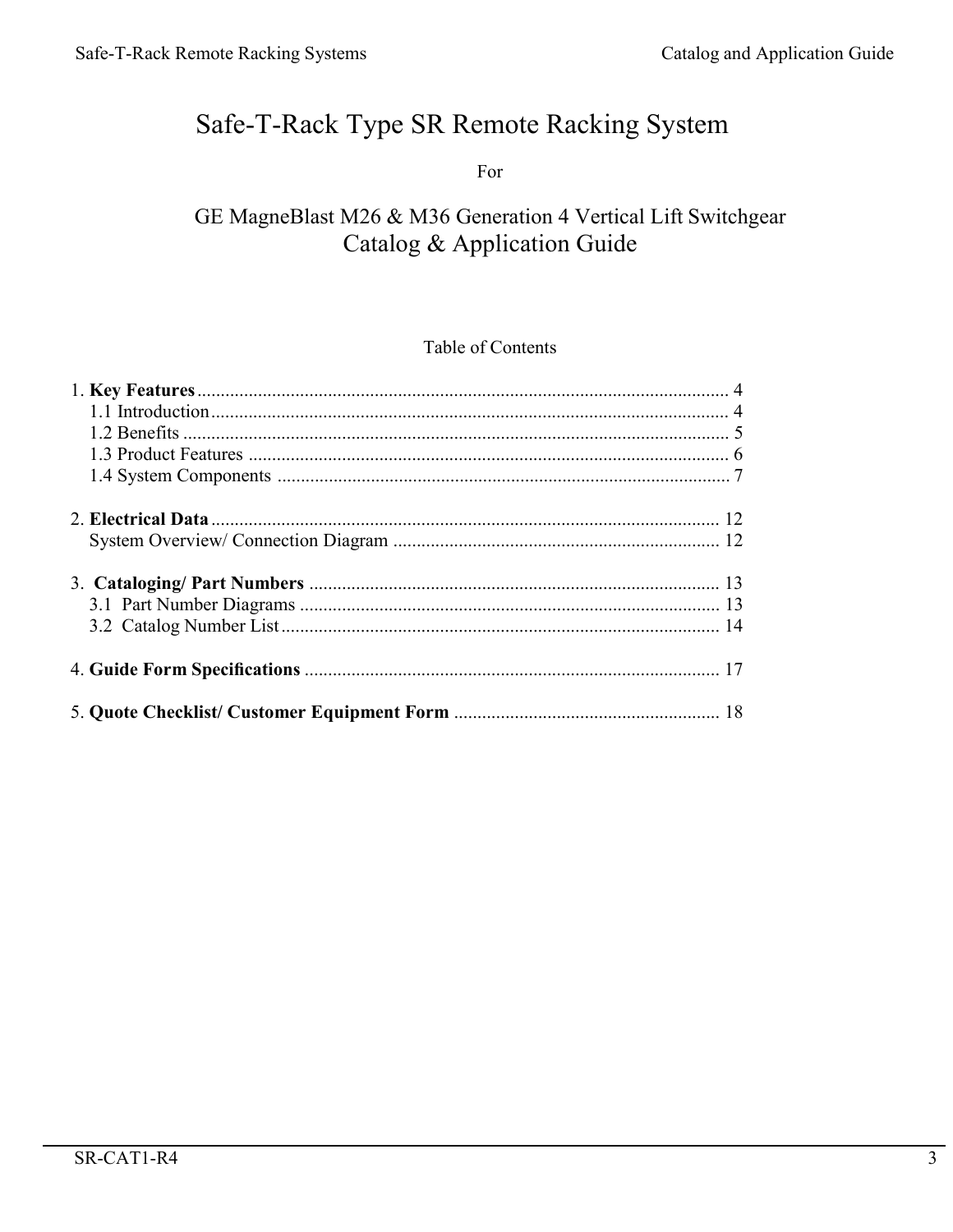## **1. Key Features**

### 1.1 Introduction

Safe-T-Rack  $(STR^{\circledast})$  is an innovative, patented, tool for circuit breaker remote racking and control. This product family was specifically developed to provide users of low and medium voltage circuit breakers, including GE vertical lift (MagneBlast) designs, a comprehensive alternative to arc flash protection garments. Three product families are available, SR, SRN, and SRH.

Safe-T-Rack ( $STR^{\circledR}$ ) brings another solution for complying with the new NFPA and OSHA standards pertinent to electric arc flash, arc flash energy, safe working distance (arc flash zones) and personal protective equipment (PPE).

 $STR<sup>®</sup>$  systems are engineered to easily integrate with the original equipment switchgear and allow equipment operators to distance themselves from an arc flash incident. This patented technology revolutionizes the way circuit breakers are racked in / out of service and charged / closed / opened.

The Safe-T-Rack SR- M26/M36 system is a remote racking product made specifically for GE MagneBlast M26 and M36 medium voltage circuit breakers. There are two system types used with the MagneBlast family of breakers in order to offer a remote racking solution for all breaker applications. The SR system was designed for use with outdoor non walk-in applications or single section indoor lineups. In addition we offer the SRN system. This SRN system is designed for use with most indoor applications making it the most commonly used system. One complete system consists of all the necessary components to outfit and confidently rack a MagneBlast M26 or M36 circuit breaker remotely.

#### *This product is designed to support generation 4 MagneBlast gear.*

If you have earlier generation MagneBlast gear, a conversion kit can be supplied. Please contact your local authorized Safe-T-Rack distributor for details.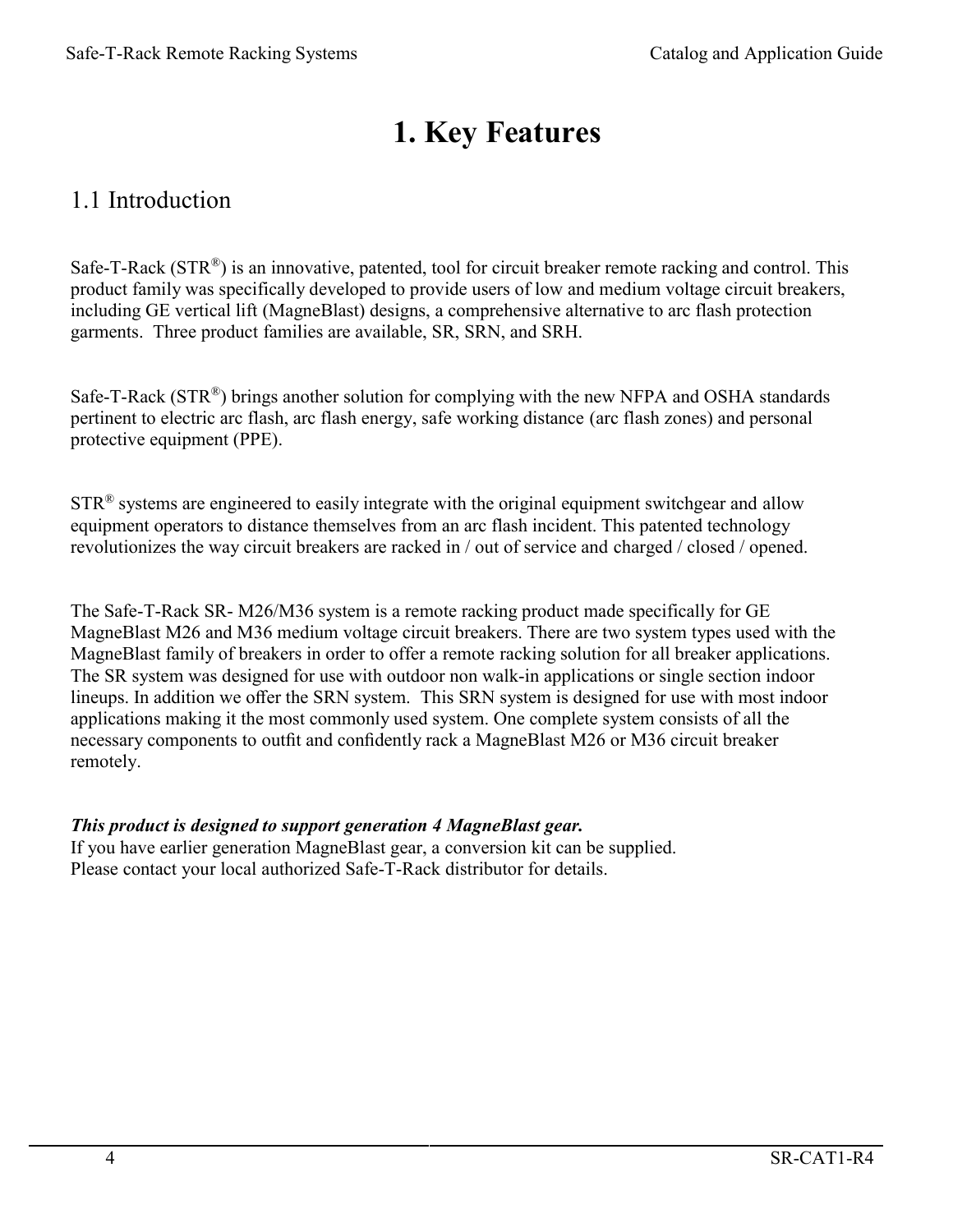#### 1.2 Benefits

- Safe-T-Rack (STR<sup>®</sup>) allows the operator to rack a breaker while remaining at a distance of 30 + feet. Provides protection against the deadly possibilities of an arc-flash incident with a safe working distance between the operator and the switchgear.
- Safe-T-Rack  $(STR^{\circledast})$  distance has a unique advantage over cumbersome flash suits designed only to decrease exposure to burns.
- Only Safe-T-Rack (STR®) provides protection against airborne projectiles often associated with arcflash fatalities.
- Protects racking mechanism from excessive force which causes mechanical damage.
- Supports unlimited pendant cord length
- Limitilt<sup>®</sup> minimizes tilted breaker related equipment damage.
- Systems control and protection eliminates costly racking motor failure.
- Does not modify original controls.
- Supports emergency use of original design motor
- Motor load stays in cubicle
- Protects user during all dangerous operations
	- o Raise/ Lower
	- o Charge
	- o Open/ Close
- Allows confident blind use
- NFPA & OSHA compliant
- ANSI tested
- Installed at numerous Industrial and Power Generation Facilities in North America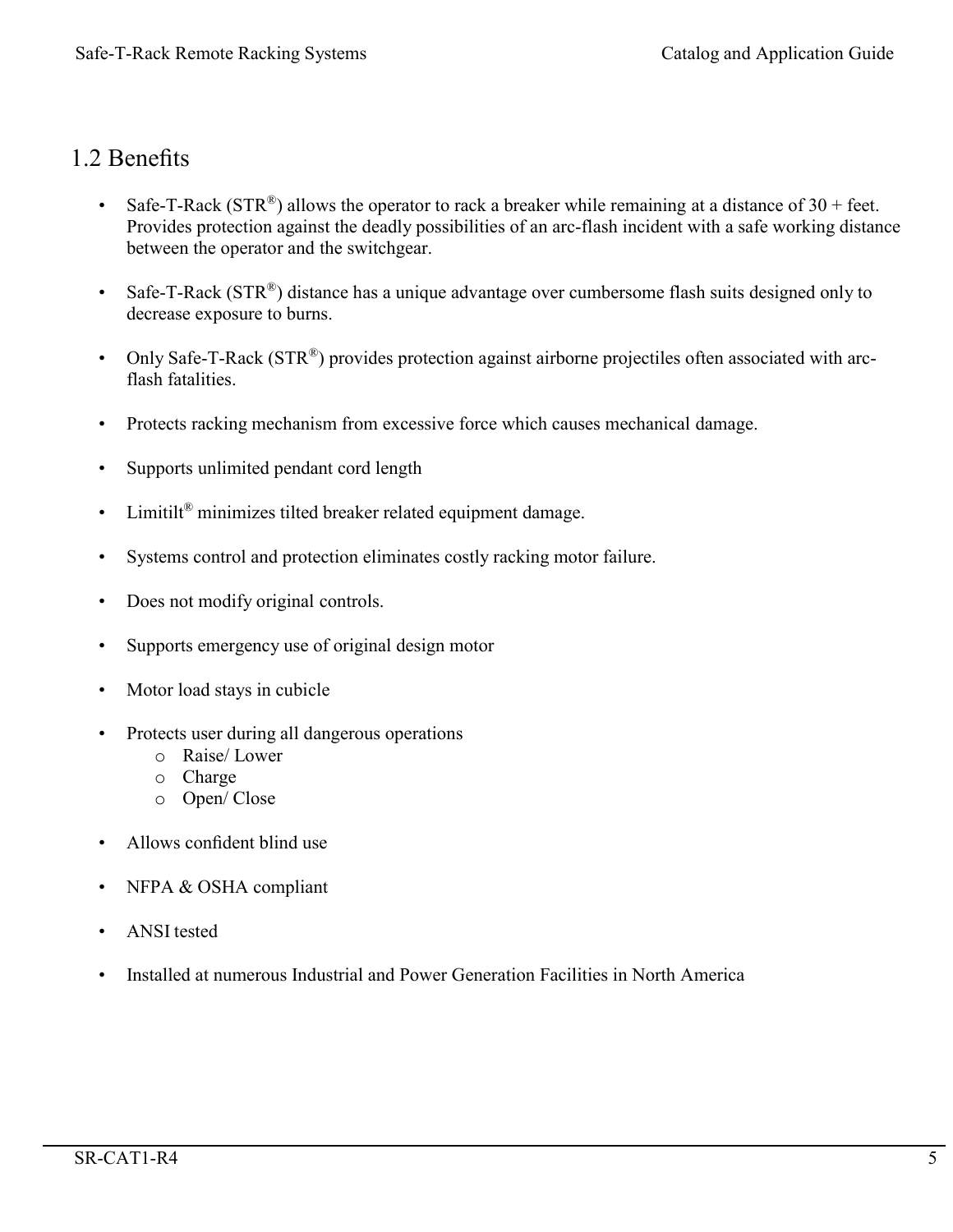### 1.3 Product Features STR® Type SR

#### GE Magneblast- Generation 4- M26 and M36 U.S. Patent No. 6,777,627

Portable Controller (Pendant Station) Portable Circuit Breaker Tilt Angle Monitor (LimiTilt <sup>®</sup>)

Fault indications  $Limit^{\circledR}$  bypass (defeat) plug Motor run indication Multi-axis digital sensors Breaker position indication (1) Automatic relative zero set point Slide clutch locked indication Protected auto-ranging tilt scale Emergency stop button Preset multi-axis tilt angles Raise/Lower buttons or switch Field adjustable multi-axis tilt angles Close/Trip permissive button Local backlit display- tilt angles Close/Trip buttons (P2 or P6) Local LED display- operation mode Automatic slide clutch unlock button<br>
Mil Spec dust/drip tight connector<br>
Remote tilt fault indication Mil Spec dust/drip tight connector Mil Spec dust/drip tight plug protective cap Active tilt fault trip and lockout Positive twist-lock plug example in the System power permissive interlock Dust/Drip tight enclosure Motor run permissive interlock Drop/Shock resistant composite enclosure Magnetic base dual mounting Portable system storage/tote case Coiled control cord with locking plug

Portable Elevating Motor (Remote Motor) System Controller and Cubicle Kit 1.1 horsepower rating Circuit breaker tilt monitor control interface<br>Precision laser cut stainless steel frame and Individual control box with circuit protection Positive drive coupling required to lock clutch Automated clutch release (breaker charge) High speed DC circuit breaker protection Manual clutch release (emergency by-pass) Adjustable threshold motor jam protection

Storage/ tote bag

Universal application for M26/M36 Circuit breaker close/trip control interface (optional) Individual control box with circuit protection Hex drive coupling **Backward** compatible to a "local" elevating motor Self latching with positive interlock Motor receptacle plug-in interface J-Box<br>
Positive drive coupling required to lock clutch Source Power/ Breaker position indication (1) Local and remote indication of clutch position *Does Not Require* switchgear control wire modification Directional time delay motor plugging protection Emergency stop remote system isolation Mil Spec positive lock wire harness connectors Door mounted receptacle and harness assembly Mil Spec dust/drip tight receptacle Mil Spec dust/drip tight receptacle protective cap Door mounted system ID escutcheon plate Complete installation hardware kit Installation instructions and drill/punch template Complete installation tool kit (Optional)

Notes: (1) Fault, Run light, and Source Power logic provides default indication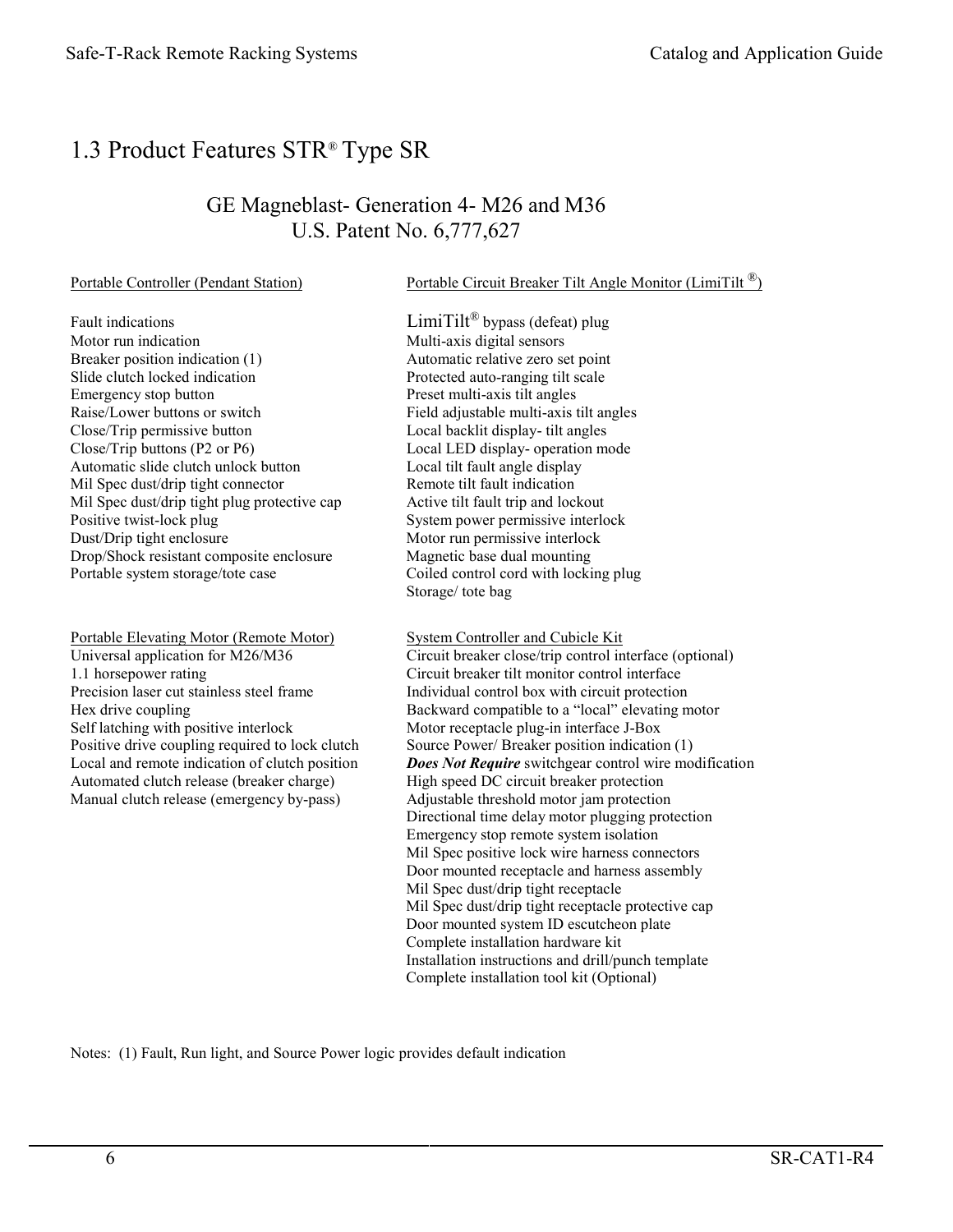### 1.4 System Components

Each Cubicle Kit should contain:

- 1 Hardware Kit
- 1 Junction Box
- 1 Control Box
- 1 Control Box Mounting Bracket
- 1 Door Harness Assembly
- 2 Installation and Operation Manuals will be issued with each order & one CD containing .pdf copies of the Installation & Operation Manual.

Each Portable Kit should contain:

- 1 Pendant Controller
- 1 Remote Elevating Motor
- 1 LimiTilt® Digital Inclinometer
- 1 Inclinometer Shorting Plug
- 1 Inclinometer Storage Bag
- 1 Tote Case
- 1 Operation Guide

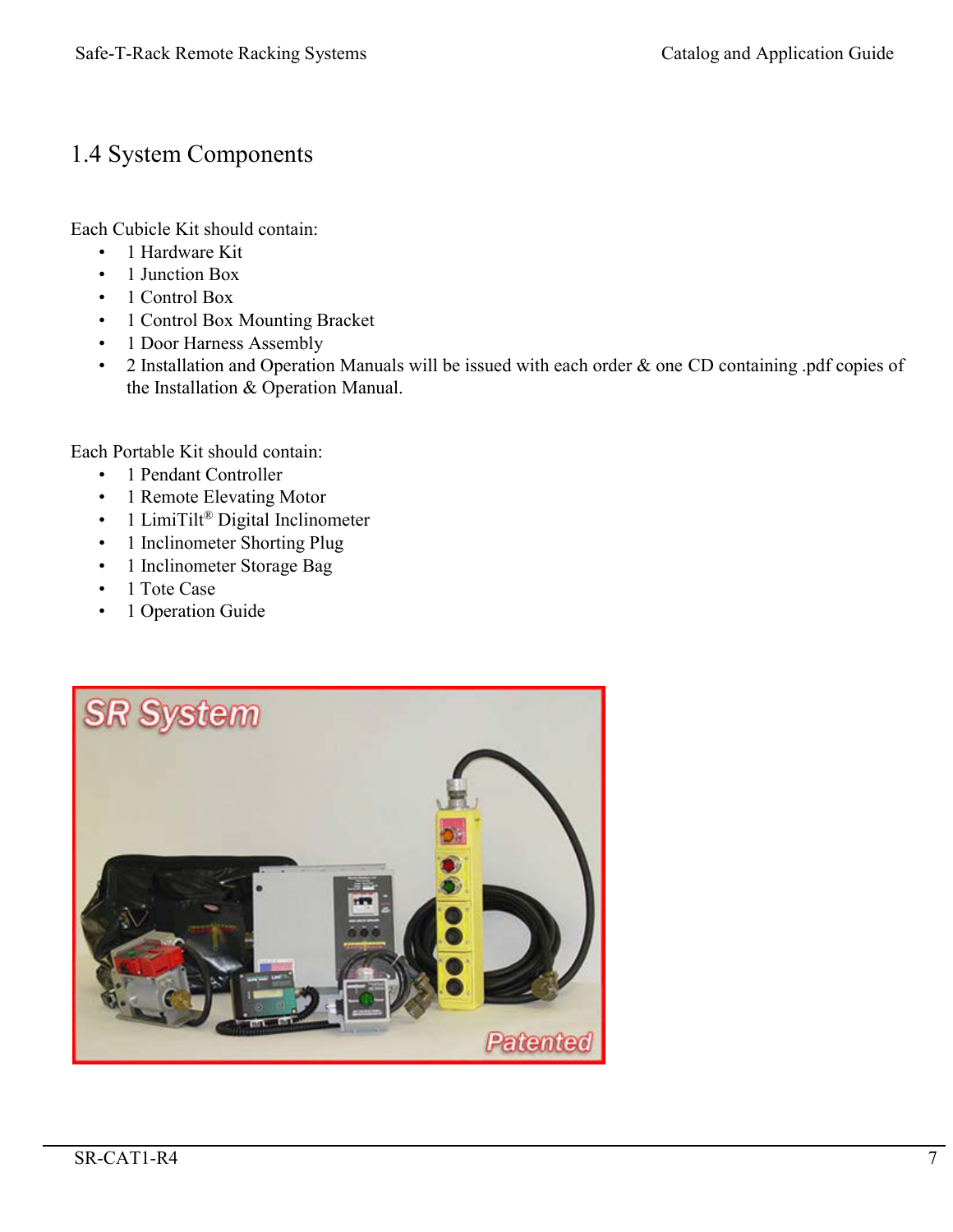**1. Control Box (SR-M-75C-1)** – The control box is a component part of the cubicle kit that provides the systems management and protection. All control relays, reversing DC contactor, fuses, high speed DC circuit breaker and adjustable motor jam protection are contained in this stationary panel to insure performance and reliability. User serviceable parts (control circuit fuses) and the circuit breaker are both easily accessible from the front panel. All field connections are made through MIL Spec. gender-keyed receptacles which insure a failsafe installation or replacement.



**2. Door Harness Assembly (SR-M-75H-14)** – The wiring harness is provided in order to connect the control box to the peripheral components of the Safe-T-Rack system such as the junction box and the remote assembly. The harness assembly uses military specification connectors which are very resilient to the extreme environmental conditions found in most industrial and utility working environments. Although the harness is made for industrial use, care should still be taken to prevent unnecessary damage to both the cable and its connectors. The Door Harness Assembly is a component of the Cubicle Kit.

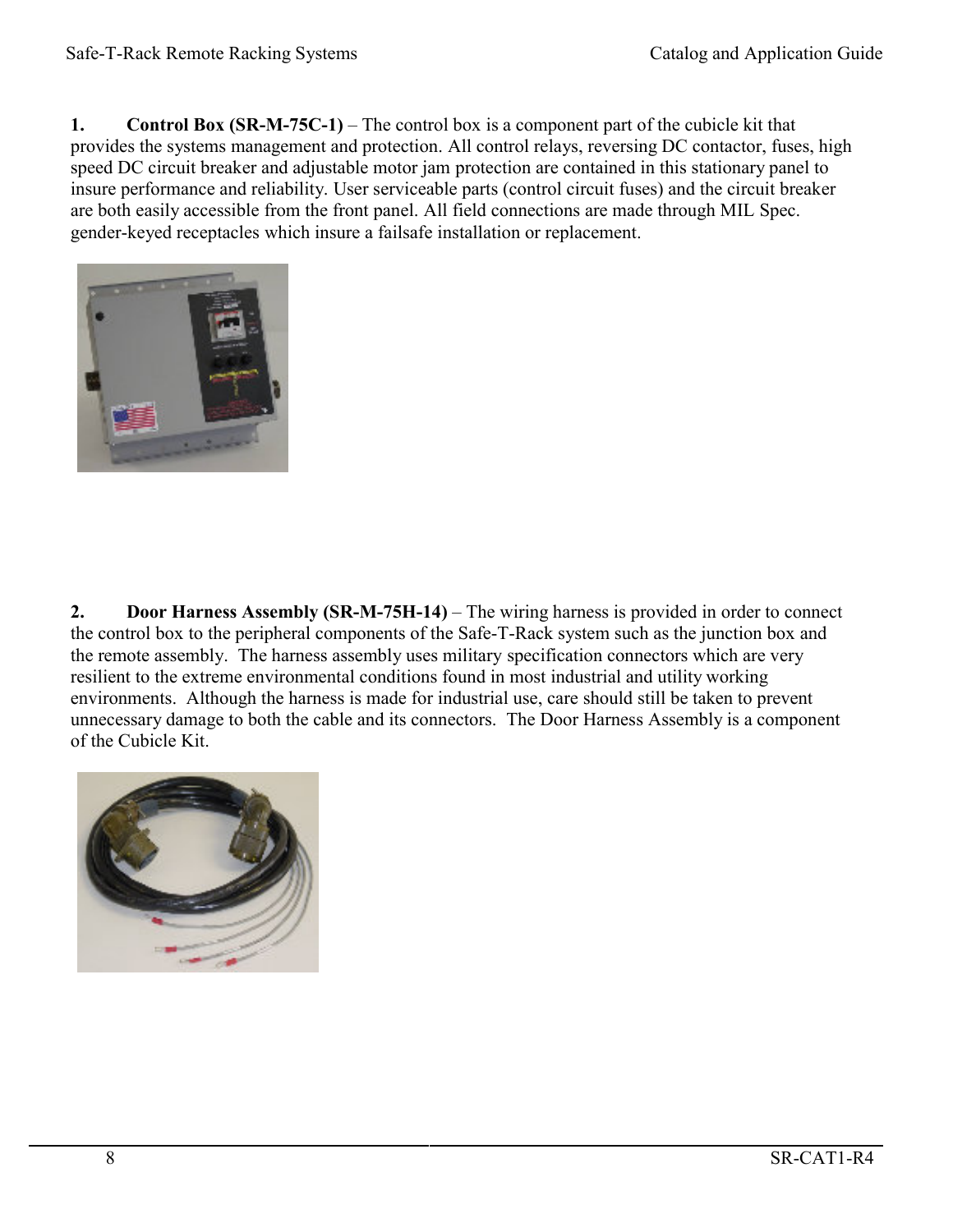**3. Junction Box (SR-M-75J-H1, V1, or P1)** – The Junction Box is a part of the Cubicle Kit and is designed to plug directly into the original equipment elevating motor receptacle. This seamless interface provides the remote racking system with power and access to the existing raise and lower limit switches, thus eliminating the need for any control wire modifications. The control box connection is made through a MIL Spec. genderkeyed plug which insures a failsafe installation or replacement. A cover mounted indicating light provides local indication that source power is available to the remote racking system. The plug-in design permits the user to quickly revert back to a "local" elevating motor if necessary.





**4. Hardware Kit (SR-M-75K-26 or -36)** – The hardware kit includes all of the necessary hardware to install the Safe-T-Rack remote racking system in a MagneBlast M26 or M36 cubicle. No additional hardware is needed for installation. The hardware kit is part of the cubicle kit.

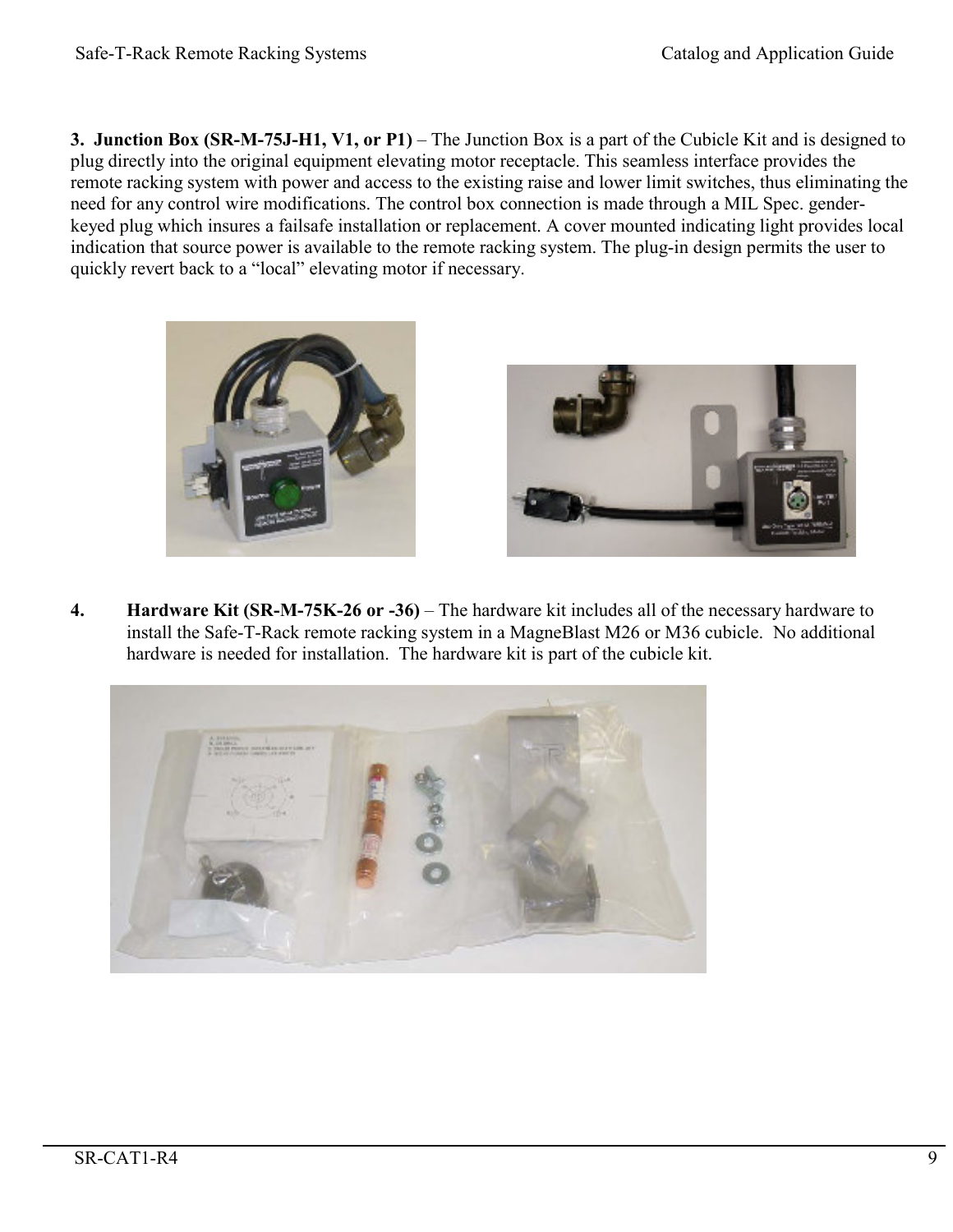**5. Clutch and Key Assembly (SR-M-75K-26 or -36)** – The clutch and key assembly are integral parts of the Safe-T-Rack system. This assembly replaces the OEM clutch in the MagneBlast cabinet. It allows for remote unlatching, and thus remote charging of breakers with ML mechanisms. The clutch and key assembly is a component of the Hardware Kit, which is a component of the Cubicle Kit.





**6. Pendant Controller (SR-M-75P6 or P4 or P2)** – The pendant controller is a part of the portable kit which allows the operator to engage all system features including circuit breaker functions, racking, clutch control, status and fault indications from a remote location. The controller is dust / drip proof and drop / shock resistant due to its rugged composite molded enclosure. The pendant controller connects to the door mounted receptacle through a MIL Spec. gender-keyed plug (with protective dust cap) which insures a positive-lock connection. Standard cable length is 30 feet and may be special ordered in any length to suit customer-specific requirements. The pendant controllers are designed to give the equipment operator comprehensive system control and function / fault status from an operating distance of 30 or more feet. The P6 pendant is the full-function controller and is supplied as a standard item with the portable kit. The P4 and P2 pendant controllers are available for applications where limited functionality or restricted use is desired. The P4 and P6 pendants include clutch status, system fault and motor run indications. Control features vary according to pendant controller model:

- a. P6: Emergency Stop, Clutch Unlock, Close, Trip, Raise, and Lower
- b. P4: Emergency Stop, Clutch Unlock, Raise, and Lower
- c. P2: Close and Trip

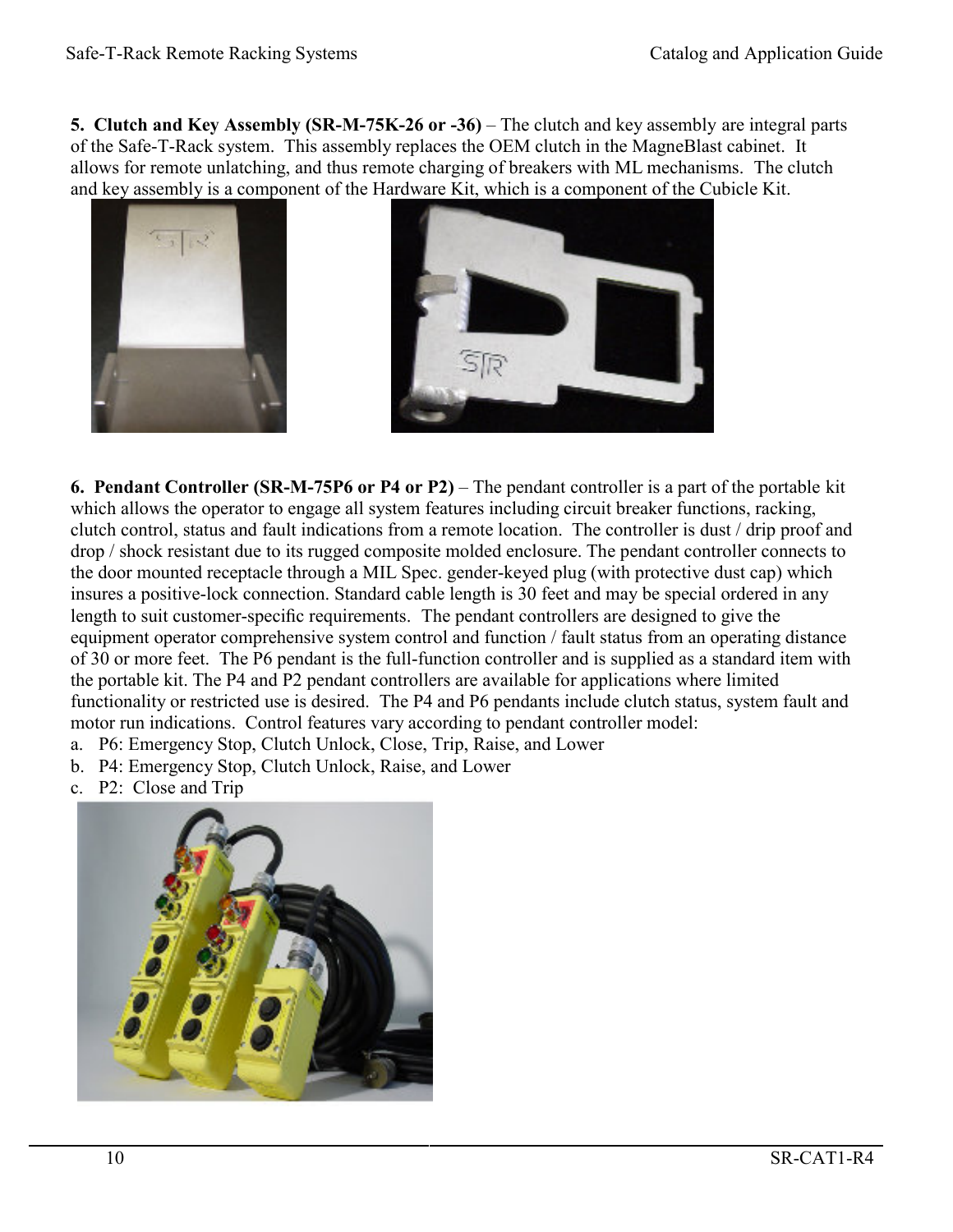#### **7. Remote Elevating Motor (SR-M-75RMM-1)** The

"Remote" elevating motor assembly is a component part of the Portable Kit. It is an enhanced version of our "local" elevating motor. The automated clutch lock and release device provides local and remote control and indication of clutch status. Our elevating motor mounts in the existing location using the original motor pedestal for alignment and fastening. Extensive interlock logic prohibits motor operation without a pendant controller and the  $Limit^{\circ}$  digital inclinometer thus providing a failsafe operating procedure.



**8. LimiTilt ® Digital Inclinometer (SR-M-75T-2)** – The LimiTilt® digital inclinometer is a feature unique to the Safe-T-Rack family of remote racking systems. It allows confident blind racking of the breaker by constantly monitoring the breaker's orientation relative the cubicle. Once plugged into the system control panel,  $Limit<sup>®</sup>$ will power-up and automatically set "Relative Zero" for use as a reference for each mounting and operation. If the breaker tilts too far forward, backward, left, or right,  $Limit^{\circledR}$  will trip the circuit breaker on the Safe-T-Rack control box, thus powering down the entire racking system and limiting further damage to the breaker,



elevating mechanism, and / or cubicle. In addition the measured tilt angles are displayed on LimiTilt® and a fault indication appears on the pendant controller. The LimiTilt<sup>®</sup> digital inclinometer is a part of the Portable Kit.

**9. Installation Tool Kit (SR-M-75CTK)** – The installation tool kit consists of the punches, drill bits, and assorted tools necessary for a Safe-T-Rack cubicle kit installation. The Installation Tool Kit is an optional item.

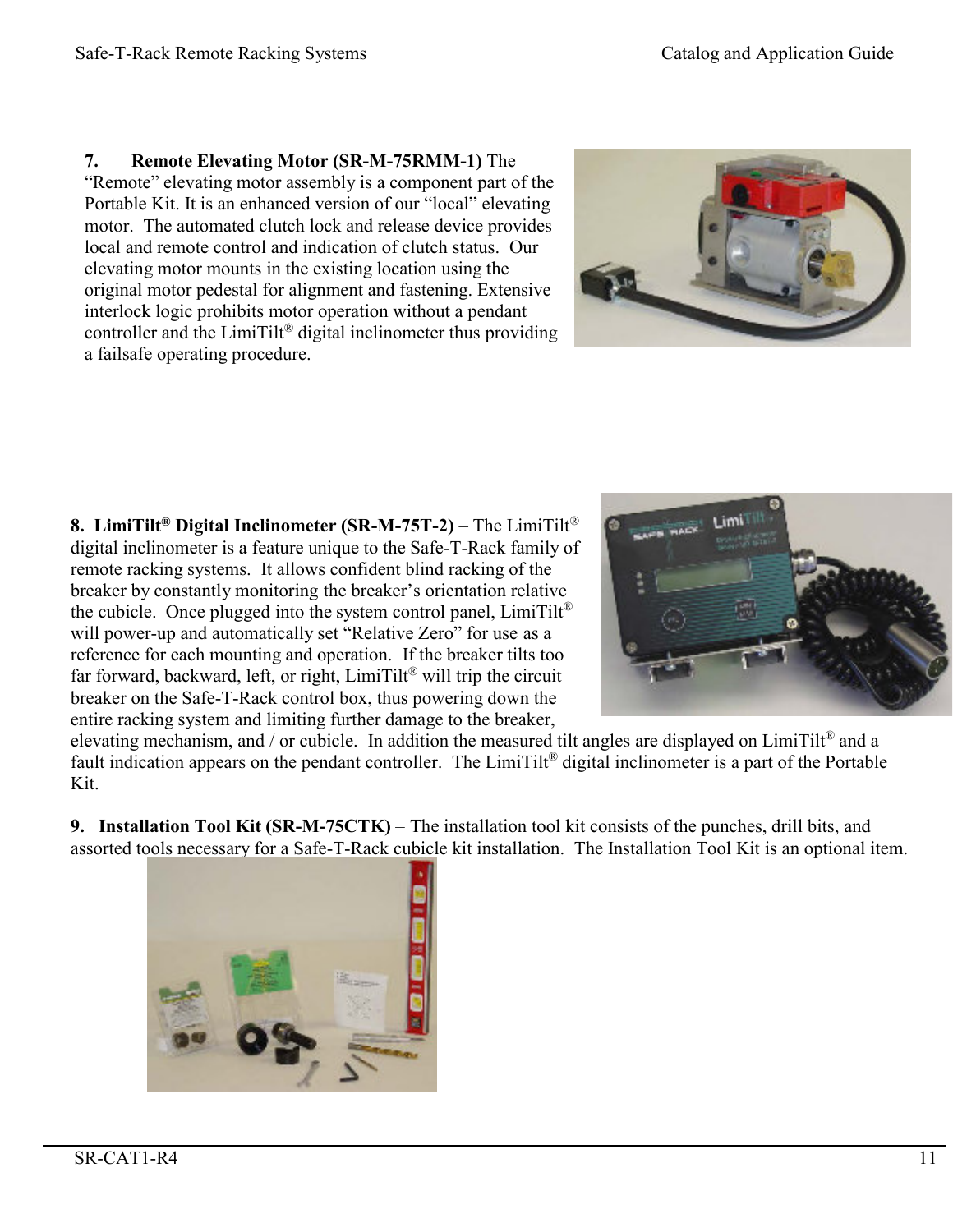### **2. Electrical Data**

### 2.1 System Overview / SRN Connection Diagram

On SR Version Safe-T-Rack Control Box is inside breaker cubicle.

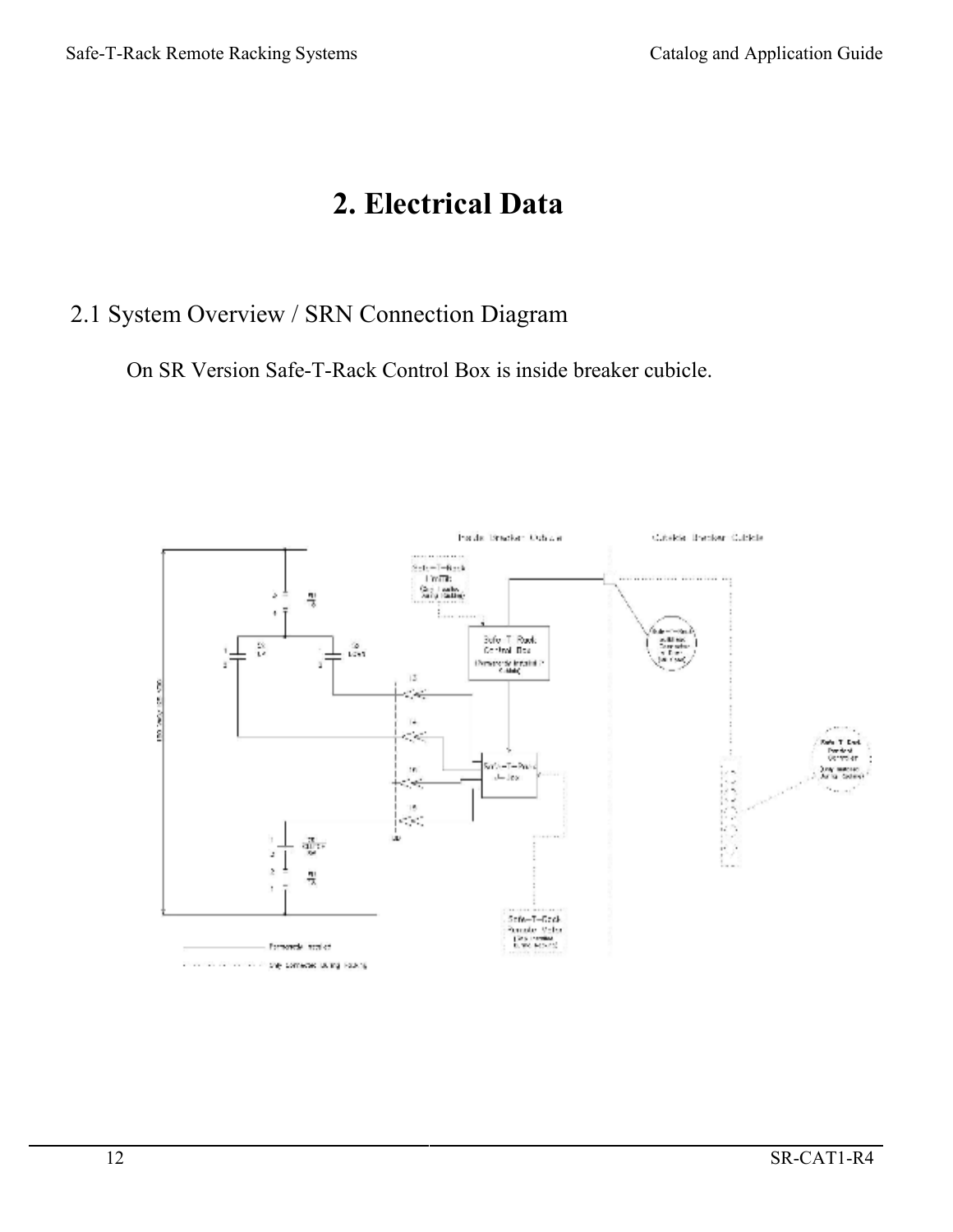### **3. Cataloging/ Part Numbers**

### 3.1 Part Number Diagrams

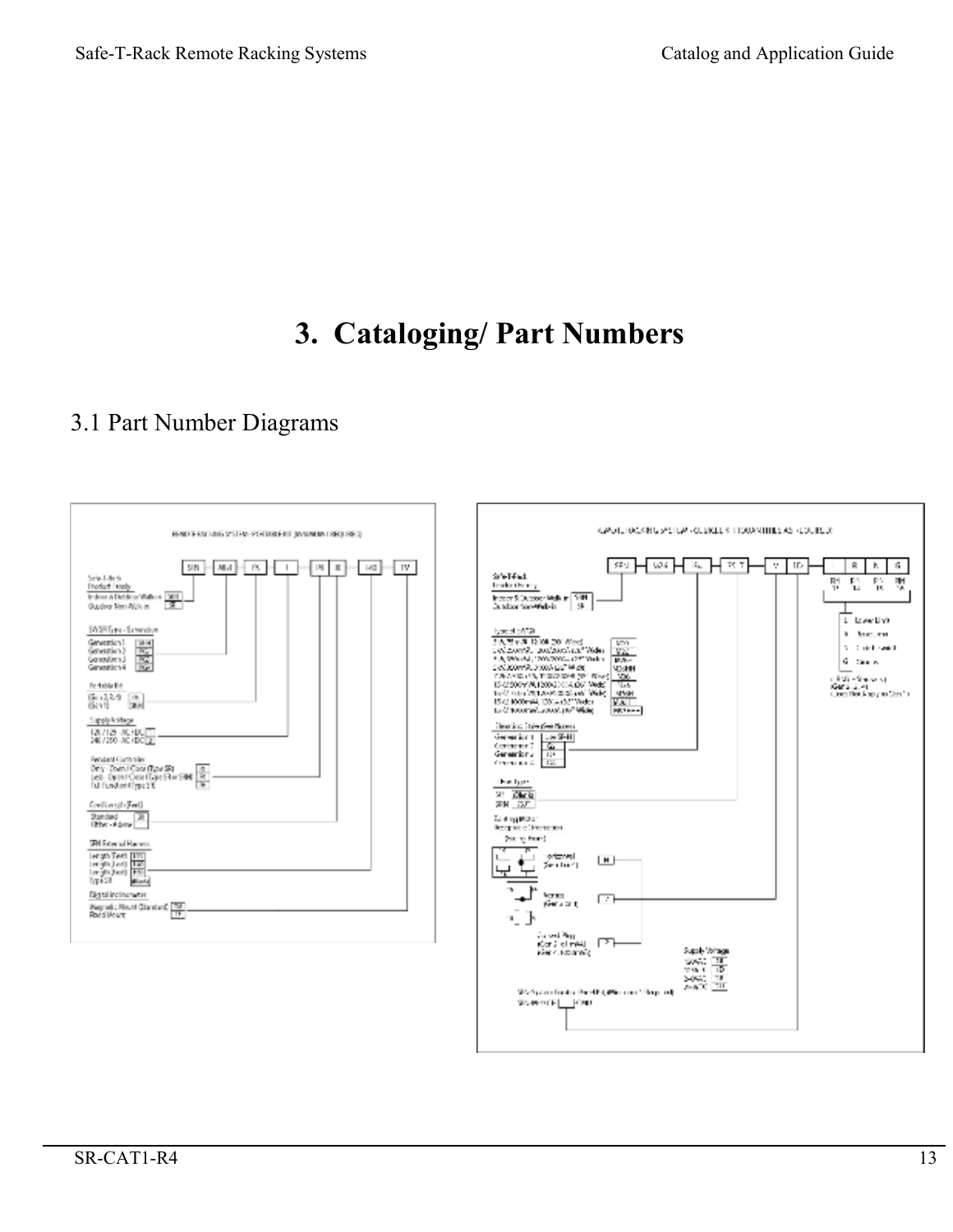### 3.2 Catalog Numbers List

### **STR® (Safe-T-Rack) GE MagneBlast M26/M36 (Generation 4) Version SR - 120 Volt AC/ 125VDC**

#### **Cubicle Kit [Required in Each Breaker Cubicle] Model #SR-[\*\*]-G4-75J-[\*\*\*]LRNG**

| Part Number        | Description                                          | Qty Per Kit |
|--------------------|------------------------------------------------------|-------------|
| SR-M-75K-26 or -36 | ** [M26] or [M36] Hardware Kit                       |             |
| SR-M-75J-H1 or V1  | ***[H1] Horiz., [V1] Vert. or [P1] Corded Plug J-Box |             |
| SR-M-75C-1         | Control Panel 120VAC/125VDC                          |             |
| SR-M26-75H-14      | Door Harness Assembly                                |             |

#### **Portable Kit [Minimum Qty 1 Required] Model #SR-MG4-PK1-P630-TM**

| Part Number         | Description                               | Qty Per Kit |
|---------------------|-------------------------------------------|-------------|
| SR-M-75P6           | P6 Pendant (Full Function)                |             |
| <b>SR-M-75RMM-1</b> | <b>Remote Elevating Motor</b>             |             |
| SR-M-75T-2          | Limitilt Digital Inclinometer (Dual Axis) |             |
| SR-M-75T-SP         | <b>Limitilt Shorting Plug</b>             |             |
| SR-M-75RTB          | Portable Kit Tote Case                    |             |
| SR-M-75TSB          | Limitilt Storage Bag                      |             |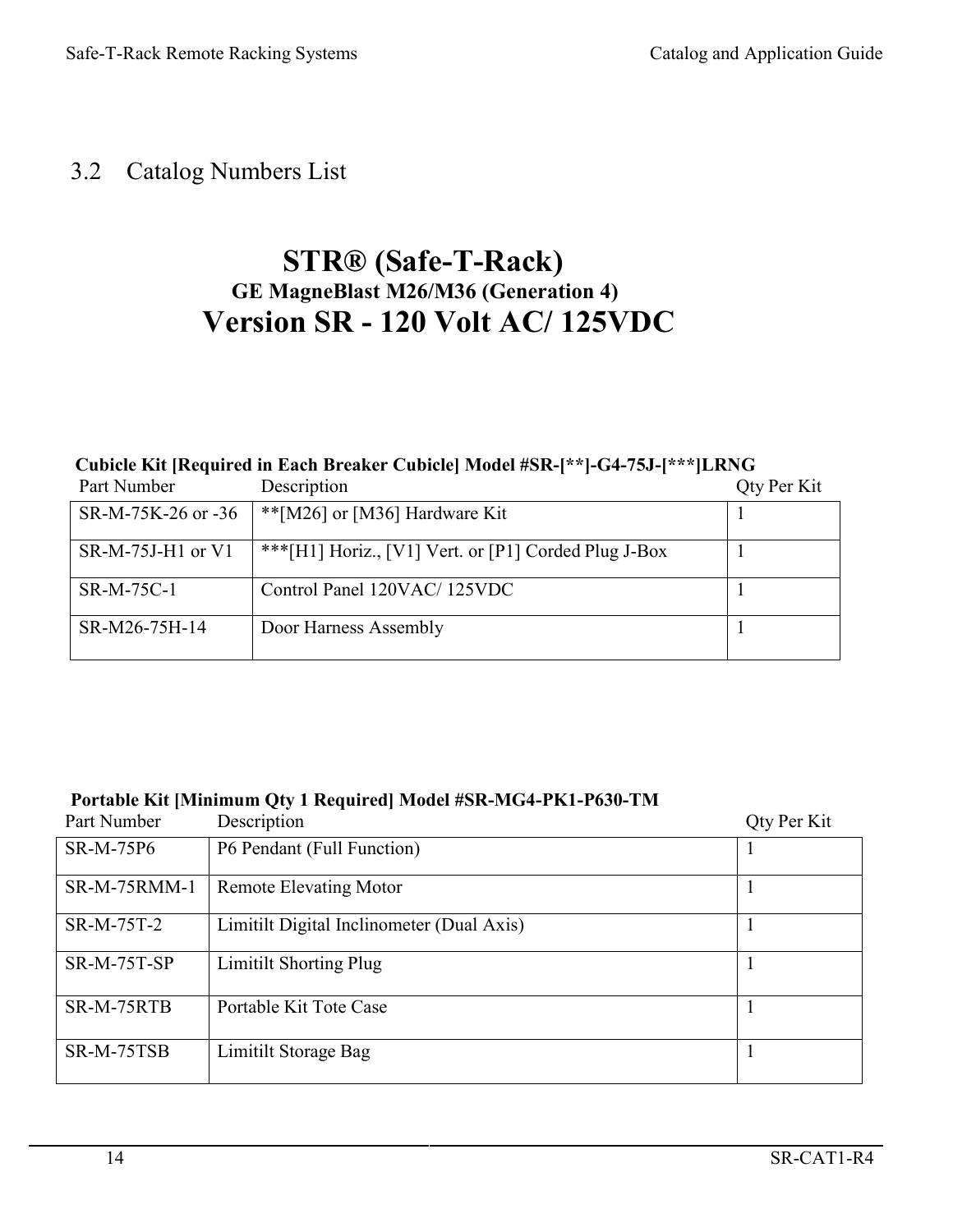### 3.2 Catalog Numbers List Cont.

### **Optional Equipment**

| Part Number                 | Description                                                                                                         | Qty Per Each |
|-----------------------------|---------------------------------------------------------------------------------------------------------------------|--------------|
| SR-M-75CTK                  | STR® System Installation Tool Kit                                                                                   | 1            |
| SR-MG2-75BRUK               | Gen 2 to Gen 4 Motor Platform, Receptacle and<br><b>Switch Conversion Kit</b>                                       | $\mathbf{1}$ |
| SR-MG3-75RUK                | Gen 3 to Gen 4 Motor Receptacle and Switch<br>Conversion Kit                                                        | $\mathbf{1}$ |
| SR-M-75ERK                  | Cubicle Repair Kit - Electrical (Limit Switches<br>& Connectors)                                                    | $\mathbf{1}$ |
| SR-M-75MRK                  | Cubicle Repair Kit - Mechanical (Replacement<br>Handle & Hardware, Slide Clutch, Kick-Out<br>Spring, Return Spring) | $\mathbf{1}$ |
| Add (-NH) Suffix to MRK     | Cubicle Repair Kit - Mechanical (Without Slide<br>Clutch Handle)                                                    | $\mathbf{1}$ |
| Add (-41M26) Suffix to MRK  | M26 Cubicle Repair Kit - Mechanical (W/Light<br>Chain)                                                              | $\mathbf{1}$ |
| Add (-50M26H) Suffix to MRK | M26H Cubicle Repair Kit - Mechanical<br>(W/Heavy Chain)                                                             | $\mathbf{1}$ |
| Add (-41M36) Suffix to MRK  | M36 Cubicle Repair Kit - Mechanical (W/Light<br>Chain)                                                              | $\mathbf{1}$ |
| Add (-50M36H) Suffix to MRK | M36H Cubicle Repair Kit - Mechanical<br>(W/Heavy Chain)                                                             | $\mathbf{1}$ |
| SR-M26-41RCK                | M26 Replacement Light Chain and Link Kit                                                                            | $\mathbf{1}$ |
| SR-M26H-50RCK               | M26H Replacement Heavy Chain and Link Kit                                                                           | 1            |
| <b>SR-M36-41RCK</b>         | M36 Replacement Light Chain and Link Kit                                                                            | $\mathbf{1}$ |
| SR-M36H-50RCK               | M36H Replacement Heavy Chain and Link Kit                                                                           | $\mathbf{1}$ |
| SR-M-75HRK                  | Monolithic Stainless Steel Slide Clutch Handle<br>Replacement Kit                                                   | $\mathbf{1}$ |
| SR-M-75SSC                  | Steel Storage Cabinet for Portable Kit (Floor or<br>Wall Mounted)                                                   |              |
| SR-M-75RTB                  | Portable Kit Tote Case                                                                                              | $\mathbf{1}$ |
| SR-M-75HCC                  | Clearance Tag Kit (With Red Dust Cap)                                                                               | $\mathbf{1}$ |
| SR-M-75P2                   | Portable Kit P2 Pendant (Open/Close Only)                                                                           | $\mathbf{1}$ |
| SR-M-75P4                   | Portable Kit P4 Pendant (Less Open/Close)                                                                           | $\mathbf{1}$ |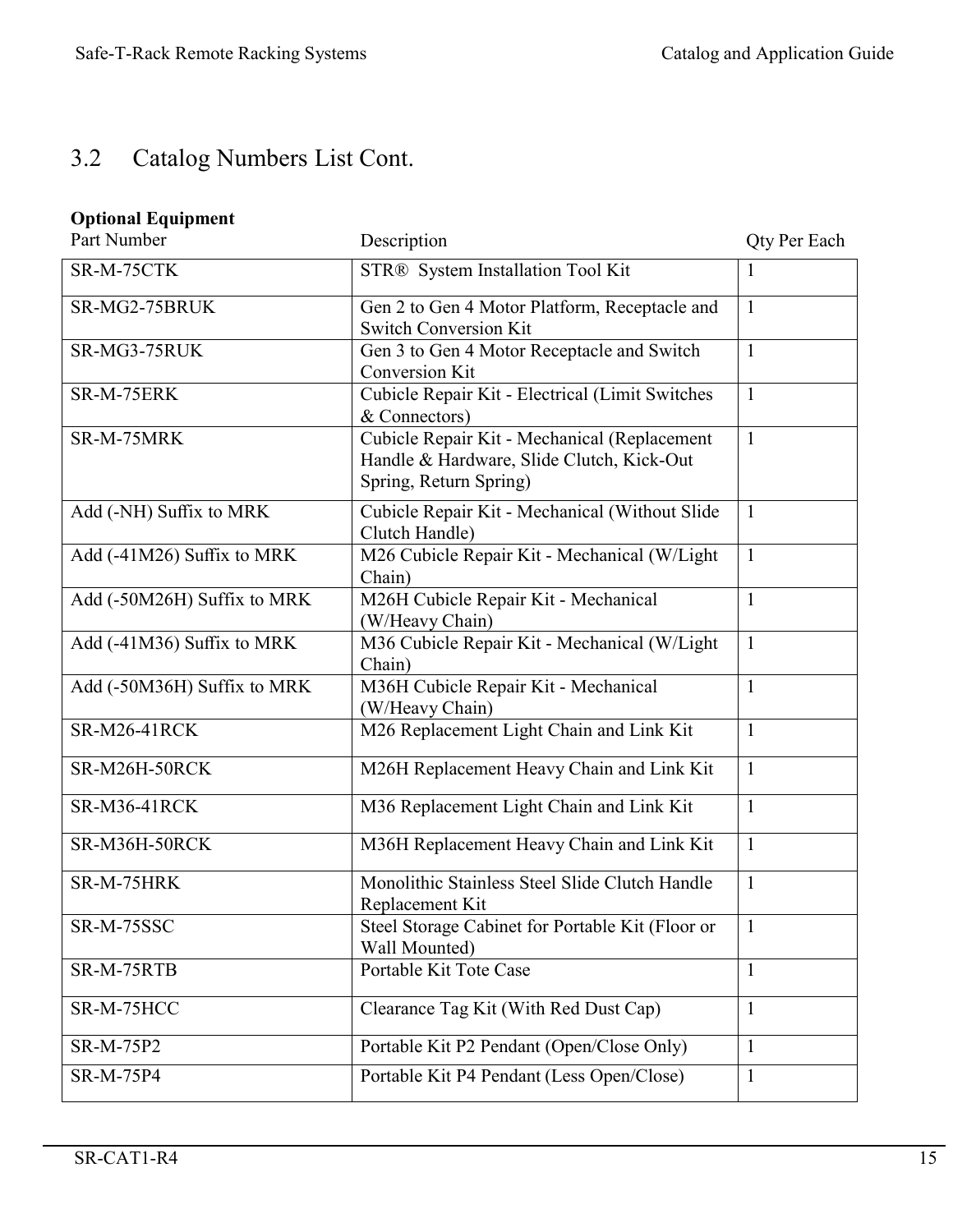### 3.2 Catalog Numbers List Cont.

| LWCAL DIVIUUL 9 |                                                           |                     |
|-----------------|-----------------------------------------------------------|---------------------|
| Part Number     | Description                                               | <b>Qty Per Each</b> |
| SR-MG3-75LMM-1  | Elevating Motor 120V, Gen 3 MagneBlast (W/O Toggle)       |                     |
|                 | Switch)                                                   |                     |
| SR-MG3-75LMM-2  | Elevating Motor 240V, Gen 3 MagneBlast (W/O Toggle)       |                     |
|                 | Switch)                                                   |                     |
| SR-MG4-75LMM-1  | Elevating Motor 120V, Gen 4 MagneBlast, (W/Toggle Switch) |                     |
|                 |                                                           |                     |
| SR-MG4-75LMM-2  | Elevating Motor 240V, Gen 4 MagneBlast (W/Toggle Switch)  |                     |
|                 |                                                           |                     |

### **Local Motors**

#### **Notes**

|                      | Generation 1 (G1): Black frame solenoid (MS) operated circuit breaker                               |
|----------------------|-----------------------------------------------------------------------------------------------------|
|                      | Hand crank elevating device (cubicle not equipped with provisions for elevating motor)              |
|                      | Generation 2 (G2): Black or gray frame solenoid (MS) operated circuit breaker                       |
|                      | Elevating motor fix mounted in cubicle, controlled by SB switch in cubicle                          |
|                      | Generation 3 (G3): Black or gray frame solenoid (MS) or stored energy (ML) operated circuit breaker |
|                      | Elevating motor removable from cubicle, controlled by toggle switch in cubicle                      |
| Generation $4(G4)$ : | Gray frame solenoid (MS) or stored energy (ML) operated circuit breaker                             |
|                      | Elevating motor removable from cubicle, controlled by toggle switch mounted on motor                |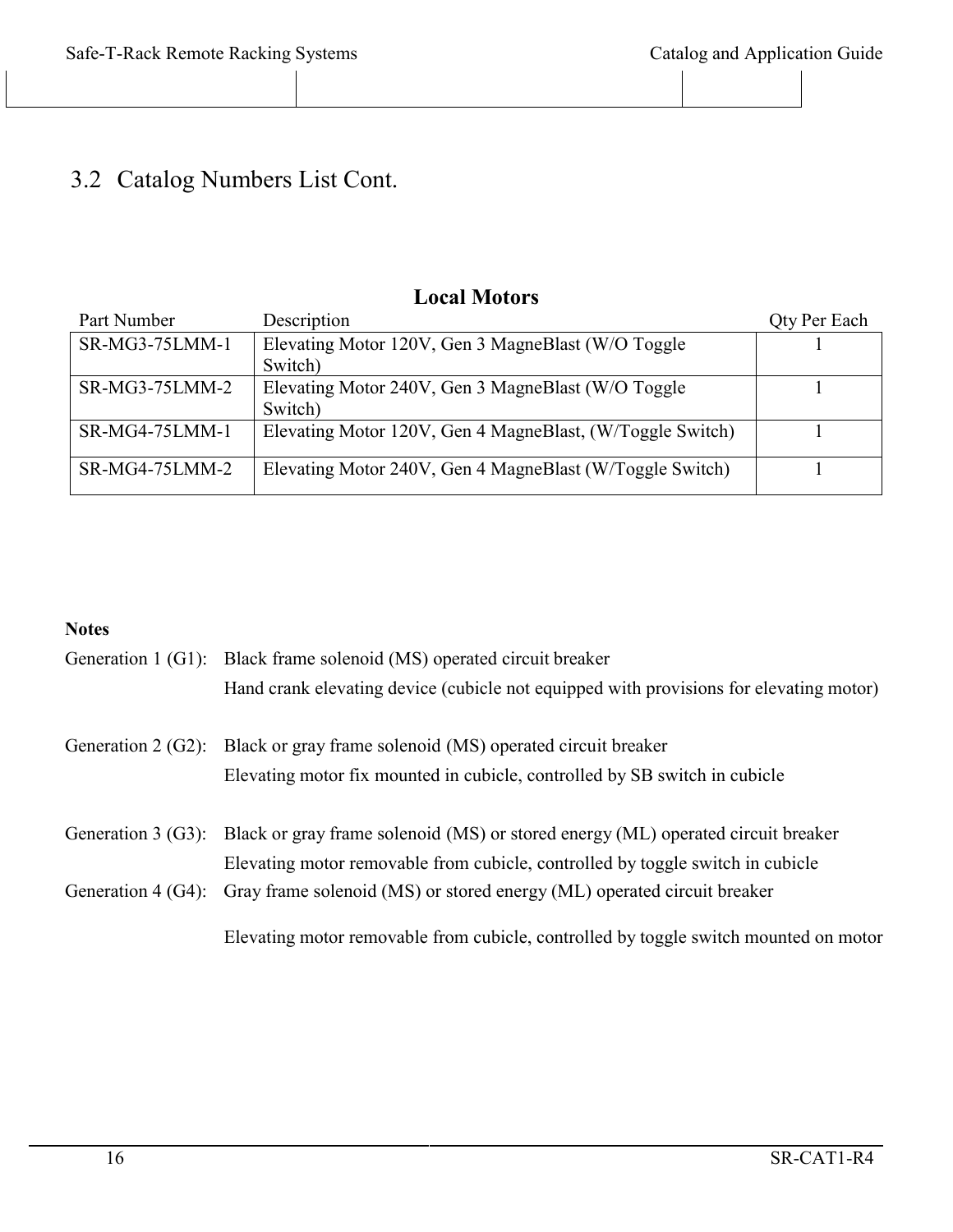### **4.Guide Form Specifications**

*Suggested Specifications for GE Vertical Lift Switchgear Types M26/M36 Circuit Breaker Remote Racking Systems*

Including but not limited to the following:

1. The system shall be designed as a true closed door racking system. Remote racking operations shall take place with the circuit breaker door closed. Portable racking system controls shall be plugged into the switchgear cubicle door via a quick connect plug.

- 2. The system shall have a built-in multi-axis circuit breaker tilt angle protection system.
- 3. The system shall be interlocked to prevent circuit breaker close/trip during racking operations.
- 4. The system shall be interlocked to prevent racking operations unless the circuit breaker is in the open position.
- 5. The system shall have a built-in emergency stop button.
- 6. The system shall be equipped with a DC reversing contactor and DC circuit breaker for motor control/protection.
- 7. No control rewiring to ensure backward compatibility to an original "local" elevating motor.
- 8. Racking motor controls shall be permanently installed in or near the switchgear lineup or breaker cubicles.
- 9. The system shall be equipped with a portable pendant controller with a minimum of 30' of cable. The pendant controller and individual switchgear controls shall be equipped with compatible quick connect plugs.
- 10. The system pendant shall have the following features:
	- Quick connect/disconnect
	- Clutch release button
	- Clutch lock/engage indication
	- Circuit Breaker close/trip buttons
	- Racking motor run indication
	- Circuit Breaker raise/lower buttons
	- System fault indication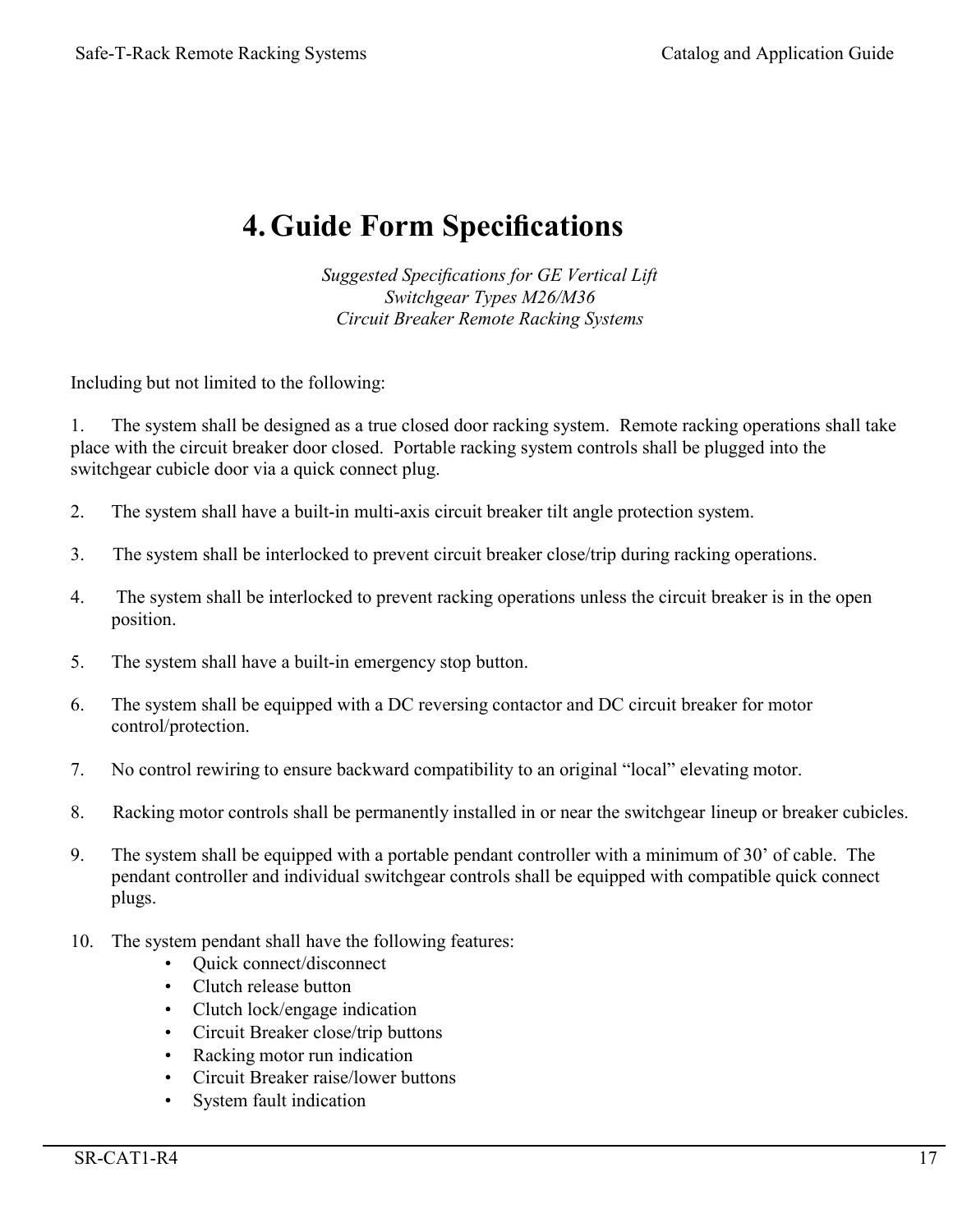#### Safe-T-Rack Remote Racking Systems Catalog and Application Guide

• Emergency Stop button



# Distance... The best arc-flash protection! www.Safe-T-Rack.com